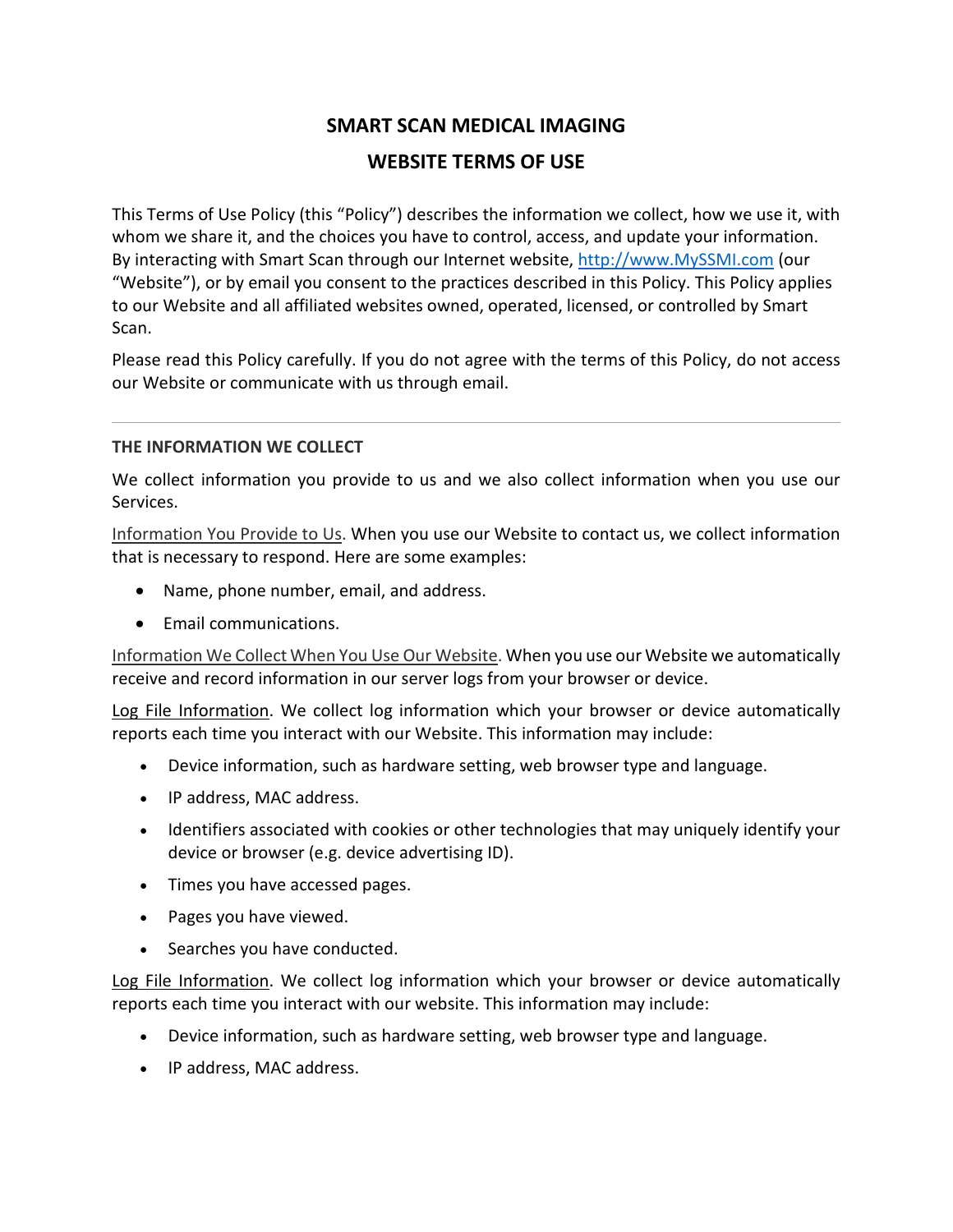- Identifiers associated with cookies or other technologies that may uniquely identify your device or browser (e.g. device advertising ID).
- Times you have accessed pages.
- Pages you have viewed.
- Searches you have conducted.

Information from Cookies and Other Technologies. We use cookies and other technologies to collect information about your activity, browser, and device. Cookies are small amounts of data which are sent to your browser from a website's computers and stored on your computer or device. We use cookies and other technologies to:

- Uniquely identify each user session when you access our website.
- Compile aggregated statistics to analyze how our website is used.
- Measure the effectiveness of our website, content, communications, and marketing, including placing web beacons (sometimes called single-pixel gifs) in whichever emails and links have been opened by recipients.

Most web browsers are set to accept cookies by default. If you prefer, you can usually choose to disable cookies on your browser but doing so may prevent you from using the full features of our website.

## **HOW WE USE YOUR INFORMATION**

In general, we use personal information that we collect to provide you with information or services you request and analyze how visitors use our website.

# **WITH WHOM WE SHARE YOUR INFORMATION**

Smart Scan does not sell, rent, or lease your personal information to third parties. We share information with support service providers who perform functions on our behalf. For example,

- Email providers.
- Analytics providers.
- Fraud prevention service providers.
- Data storage providers.
- Data transmission providers.

Smart Scan will not share your personal information with any third parties without your permission, unless we have a good faith belief that the disclosure is necessary to:

- Respond to duly authorized information requests of governmental authorities.
- Comply with any law, regulation, subpoena, or court order.